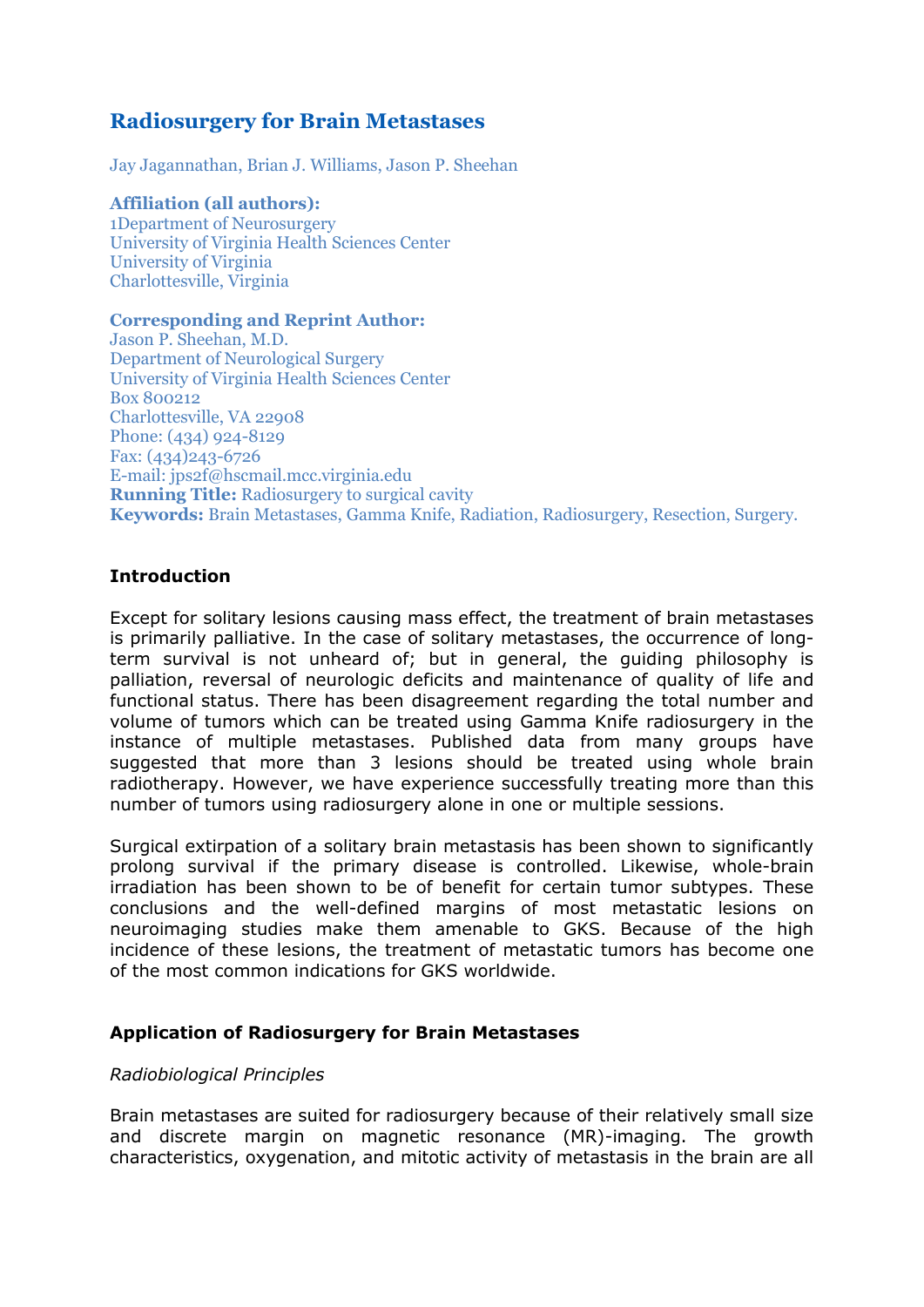major factors in determining the biological effectiveness of radiosurgery in treating metastatic disease and are reviewed in this section.

Early in the era of clinical radiotherapy, it was observed that multiple treatments (fractions) with reduced doses per fraction improved the therapeutic ratio when treating malignant tumors. However, with brain metastasis, it became clear that additional radiation beyond that of the traditional 30Gy in 10 fractions was required to achieve a lasting cure of the metastatic cancer to the brain. Such additional radiation dose could not be delivered using conventional fractionation techniques without substantially increasing toxicity to the surrounding brain tissue.

The delivery of an inhomogeneous dose to the treatment field with a higher dose at the center of a tumor (the so-called hot spot) may be desirable for several reasons in the treatment of metastatic tumors. First, it offsets the relative protection offered by the poor oxygenation of the tumor core; second, it increases the cell kill in the tumor cells adjacent to those in the hot spots due to the fact that the effect of a given dose to a population of cells is more damaging if the neighboring cells receive a high dose.(28, 29)

### *Technical Considerations*

Radiosurgical dosing is usually described in terms of the amount of radiation delivered to the tumor margin. This allows an understanding of the minimum amount of radiation delivered to every tumor cell. Because of dose-volume constraints in radiosurgery, lower doses are generally delivered to larger tumors. Such lower doses may affect the control rate of the tumor.

Dose escalation studies were evaluated by the Radiation Therapy Oncology Group (RTOG) in study 95-05.(56, 57) This study looked at patients who failed prior conventional radiation therapy. Patients had either a brain metastasis or a primary brain tumor; patients with tumors in the brainstem were excluded. The dose escalation protocol was stratified by lesion diameter. Beginning with margin doses of 18, 15, and 12 Gy for tumors with diameters of 20, 21-30, and 31-40 mm respectively, doses were escalated in 3 Gy intervals in successive cohorts until unacceptably high toxicity (defined as greater than 30%) was reached. The patient cohort with tumors of 20 mm or less never exceeded 30% grade 3 toxicity at 24 Gy and researchers refused to escalate the dose any higher.

#### **Radiosurgery in the management of brain metastases**

#### *A Review of the Literature*

Radiosurgery has been used to treat patients with metastastic cancer to the brain. Radiosensitive tumor histologies such as nonsmall cell lung cancer and breast cancer respond well to stereotactic radiosurgery.

Somewhat surprisingly, radiation resistant tumor histologies such as melanoma and renal cell carcinoma respond quite well to radiosurgery as well.(6, 9, 10, 13, 27, 31, 35, 47, 51, 62) We briefly review the radiosurgical literature by tumor histology. Nonsmall cell lung cancer; Lung cancer is the leading cause of death from cancer and the most common source of brain metastases. Depending on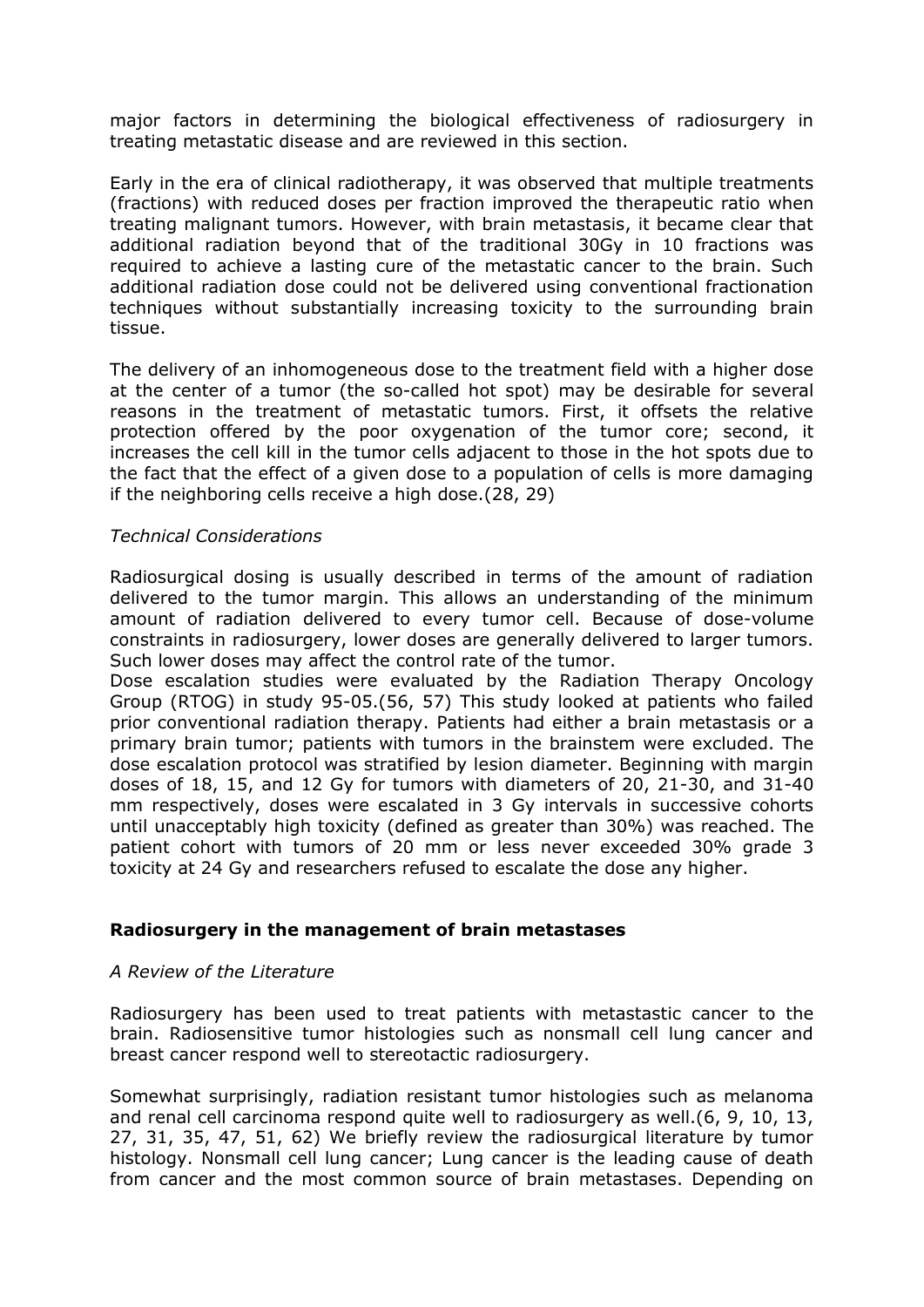the actual histological subtypes, lung carcinoma metastasizes intracranially between 13 and 54% of the time. The overall frequency of brain metastasis in patients with lung carcinoma is approximately 32% and between 54 and 64% of patients with lung carcinoma metastatic to the brain harbor or eventually develop multiple lesions.(8, 17) Although WBRT is frequently used prophylactically for small cell lung cancer patients, radiosurgery is frequently employed for patients with nonsmall cell lung cancer metastatic to the brain.

Sheehan et al reported an overall median patient survival time of 15 months (range 1–116 months) from the diagnosis of brain metastases and 7 months from radiosurgery in a series of 273 patients with brain metastases from nonsmall cell carcinoma.(59)

High preoperative KPS score, small tumor volume, absence of active systemic disease, long duration between diagnosis of lung carcinoma and the development of brain metastasis, frontal lobe location, and adenocarcinoma subtype correlated with favorable survival. Postradiosurgical imaging revealed that 60% of the tumors decreased, 24% remained stable, and 16% eventually increased in size. In another series of 27 patients with brain metastases from small cell carcinoma who had shown intracranial disease despite WBRT, the overall median survival was 18 months from diagnosis of brain metastasis and 4.5 months from radiosurgery.(58) Local tumor control was achieved in 81% of tumors. Historically, patients with lung carcinoma brain metastases frequently died as a result of intracranial disease progression; however, 69.6% of patients with nonsmall cell and 41% of the patients with small cell lung carcinoma in the abovementioned series died of extracranial disease progression or with known active systemic disease. In our experience, radiosurgery was able to control 90% of tumor with a prolonged survival of 14 months after Gamma knife radiosurgery.(42)

**Table 1:** Summary of select series using radiosurgery for lung cancer metastases to the brain.

Breast Cancer: While improved neuroimaging enabled early diagnosis of brain metastases, better treatment of systemic disease increased the frequency of the diagnosis of intracranial metastases. Through improved local and systemic treatments, breast cancer is one such cancer for which there has been prolonged survival and greater at risk years of developing brain metastasis. The advent of an effective targeted therapy, such monoclonal antibody against HER-2, allows patients to survive much longer than before, thus increased likelihood of central nervous system relapse.

Breast cancer is the second most common source for cerebral metastases. Incidences of metastasis to the central nervous system ranging from 10% to 20% have been reported in clinical series and 30% in autopsy series.(18, 66) Breast cancer is considered to be a relatively radiosensitive tumor and radiosurgery in the treatment of breast carcinoma that has metastasized to the brain has shown its effectiveness in prolonging overall survival. Gamma Knife surgery resulted in a median survival of 13 months from the date of radiosurgery in our experience.(25) Firlik et al reported a median survival time of 13 months after treatment.(23) Akyurek et al reported a 19-month median duration of survival after treatment.(1) High KPS, high score index for radiosurgery, small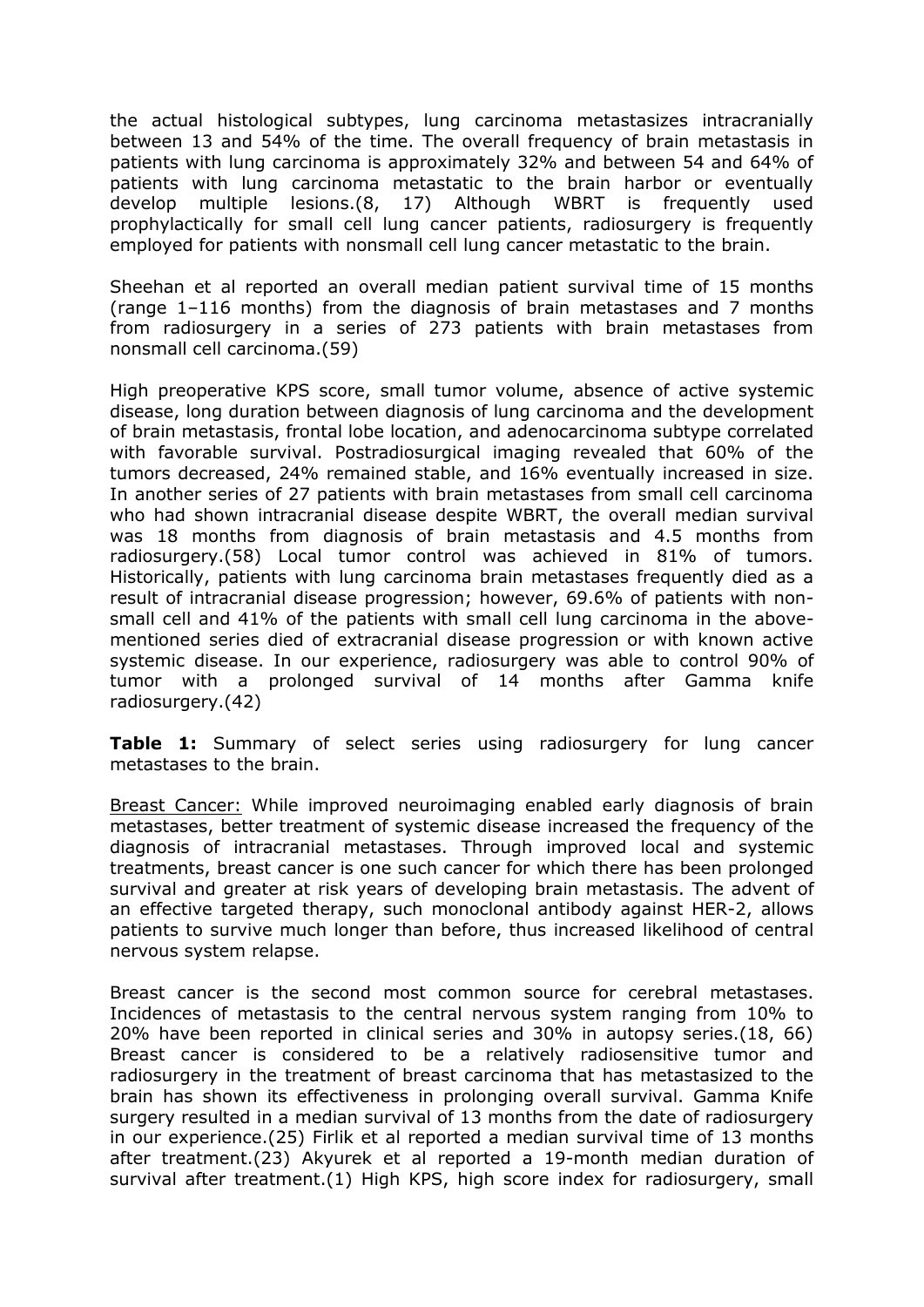tumor volume, single metastases and age over 60 were reported to correlate with a longer survival. The tumor control rate from these studies ranged from 81 to 94%.

**Table 2:** Summary of select series using radiosurgery for breast cancer metastases to the brain.

Melanoma: The incidence of melanoma has progressively risen over the decades. Melanoma is now the third most common primary tumor associated with central nervous system metastasis. Brain metastases were found in up to 75% of melanoma cases at autopsy and involvement of the central nervous system is the cause of the death in approximately one third of all patients.(2) The median survival time for untreated patients with brain melanoma metastases is estimated to be less than 1 month. According to Sampson et al, survival can be prolonged up to 2 months by the use of corticosteroids.(52) Melanoma as well as renal cell carcinoma and sarcoma have been considered as radioresistant tumors. In fact, studies have shown marginal at best utility to WBRT in patients with melanoma metastases.(11, 12, 15, 20, 22, 24, 34, 65)

With a single high radiosurgical dose, the tumor control rate following radiosurgery for cerebral metastatic melanoma seems favorable ranging from 61 to 90%.(37, 49, 55, 68) However, the prolongation of survival was not promising with most series reporting median survival in the range of 5.7 to 7.1 months. (37, 49, 55, 68) The series from the University of Virginia showed a slightly longer survival of 10.4 months. (38) Solitary lesion, small tumor volume and absence of systemic disease were reported prognostic factors associated with good outcome. Radiosurgery seems to overcome the problem of radioresistance observed in melanoma.

**Table 3:** Summary of select series using radiosurgery for melanoma metastases to the brain.

Renal Cell Carcinoma: Renal cell carcinomas are responsible for approximately 2% of cancer deaths in the United States annually, and they have an 10% incidence of developing into brain metastases.(26) The resistance to fractionated radiation therapy and a tendency for limited numbers of metastases make radiosurgery a rationale alternative in the management of renal cell carcinoma metastases to the brain. The reported tumor control rate following radiosurgery for metastatic renal cell carcinoma ranged from 83 to 96%.(40, 46, 60, 61) The reported survival ranged from 8 to 15 months.(26, 39, 40, 46, 54, 60, 67) Low number of metastases, high KPS, high recursive partitioning analysis class, increased interval from primary to brain metastasis, small tumor volume and inactive systemic disease were associated with favorable survival.(39, 46, 54, 60)

**Table 4:** Summary of select series using radiosurgery for renal cell carcinoma metastases to the brain.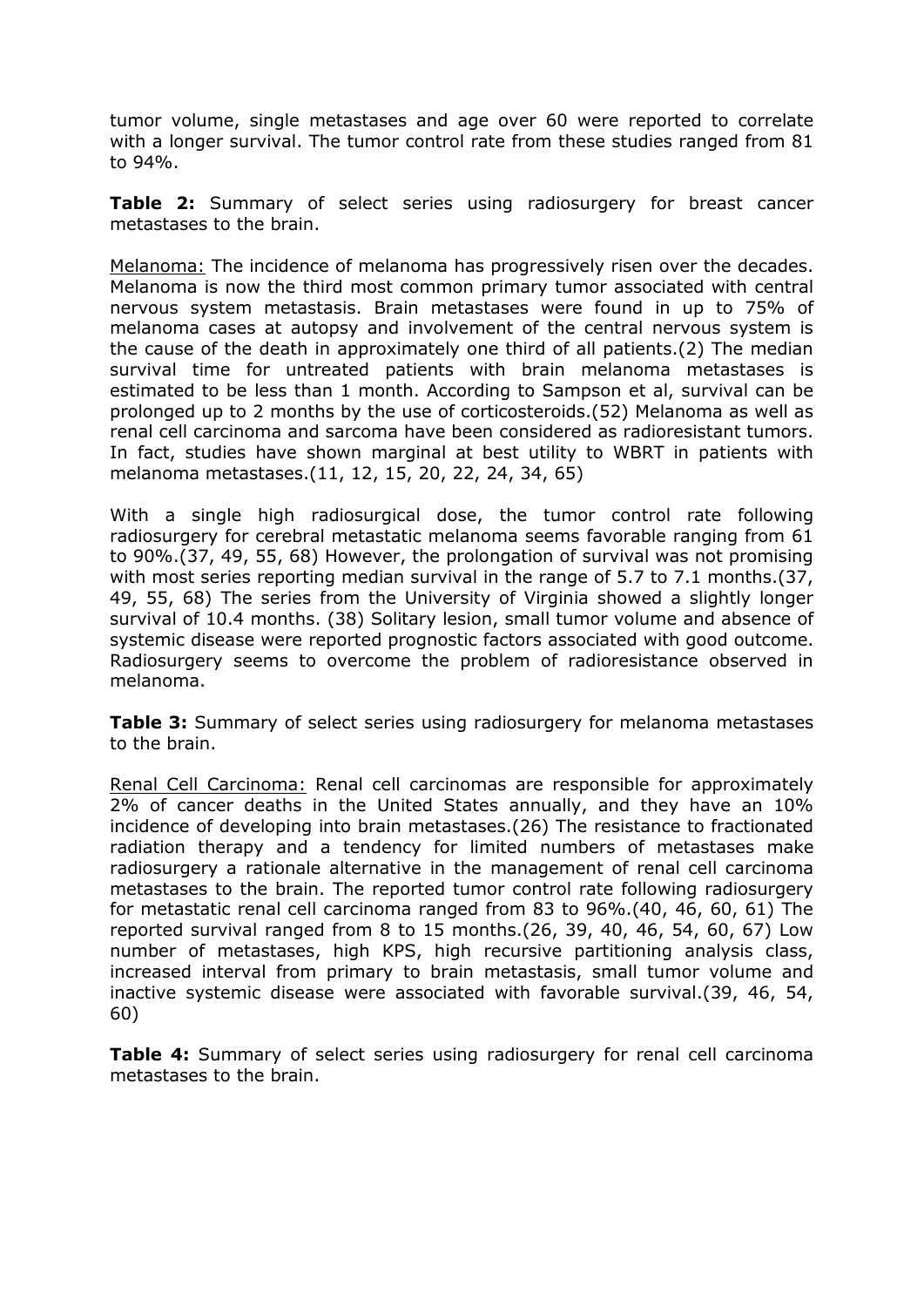### *Efficacy when compared with WBRT alone*

Whole brain radiation therapy is a widely accepted treatment modality for brain metastases. From a dismal average survival of 1 to 2 months without treatment, the combination of WBRT and surgery improves patient survival to an average of 3 to 6 months.(7, 36) Typically WBRT is administered using 30 Gy delivered in 10 fractions, although considerable variations may exist between protocols.(14) An RTOG study using hyperfractionation demonstrated improved survival and neurological function,(21) but a follow-up randomized trial in which patients received 1.6Gy twice a day and 54.4 Gy total could not conclusively show improved survival.(41)

Aoyama and colleagues published one of the only randomized controlled trials, studying 132 patients with up to four metastases each who underwent radiosurgery or radiosurgery followed by WBRT.(4) The primary end point was survival, with secondary end points including functional preservation and radiation toxicity. The Mini Mental Status Examination was used for assessment. The local recurrence rate in patients who received radiosurgery alone in this study was 76.4%, compared with 38.5% in the group that received WBRT and radiosurgery. In spite of this, patients who received radiosurgery alone did not have significant decreases in length of survival (7.5 months vs. 8 months) or in functional independence.

Deinsbeger et al.(16) studied 110 patients with new brain metastases and found a local control rate of radiosurgery without WBRT of 89.4% and a median survival of 12.5 months. Based on this high rate of control with the single modality, they recommended that WBRT be reserved for cases of numerous metastases or used in a delayed fashion for recurrence.

In our recently published data, we found that repeat radiosurgery was as effective as WBRT in the management of both synchronous and metachronous metastases in patients undergoing treatment for brain metastases.(30) Furthermore, patients who underwent radiosurgical treatment tended to have significantly higher KPS than those who received WBRT. This begs the question as to whether it would be prudent to use radiosurgery alone in patients with limited intracranial disease and high presentation performance status, followed by WBRT in the event of a treatment failure.

#### **Radiosurgery with WBRT**

In addition to the Aoyama study, two other randomized studies attempted to gauge the efficacy of WBRT and radiosurgery together. Kondziolka and colleague studied 27 patients (14 with WBRT alone and 13 who received WBRT in combination with radiosurgery and observed no significant difference in survival, although patients who received WBRT and radiosurgery did tend to live longer  $(11$ months vs. 7.5 months;  $p=0.26$ ) and tended to have better control of brain disease.(32) Many criticisms have been levied against this study, including its relatively small patient size, and the fact that the trial closed early.

In a subsequent study, RTOG conducted a prospective randomized trial (RTOG 9508) of WBRT versus WBRT plus radiosurgery for patients with 1-3 brain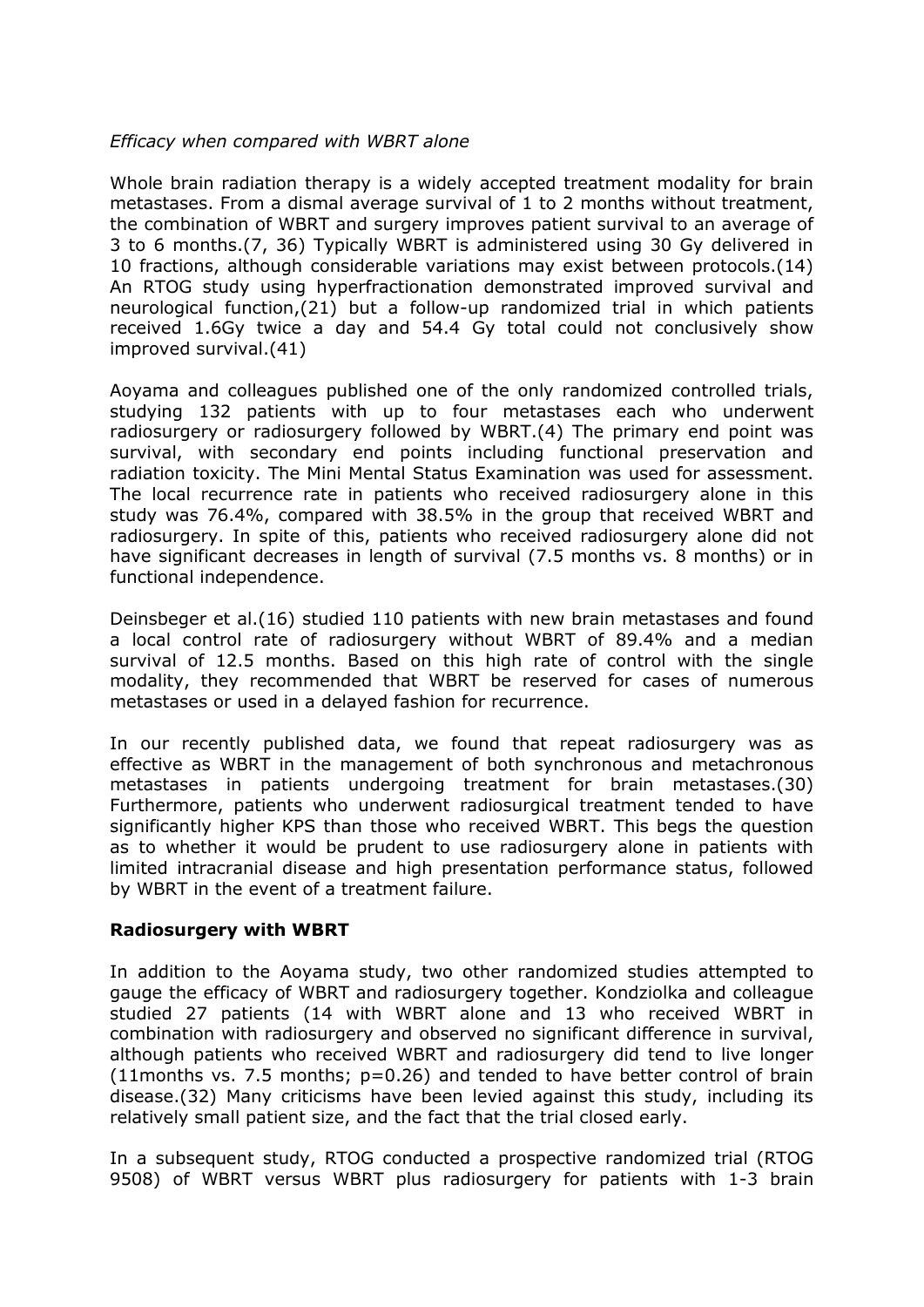metastases. In this study, WBRT plus radiosurgery conferred a survival advantage compared to WBRT alone (6.5 months vs. 4.9 months; p<0.05) in the following patient categories: i) solitary brain metastases (for which the study was stratified) and the following subsets ii) 1-3 metastases and RPA class I; iii) 1-3 metastases and age less than 50 years and; iv) 1-3 metastases and nonsmall cell lung cancer or any squamous carcinomas.(3)

Additionally, all subsets of patients in the WBRT plus radiosurgery group were more likely to have a stable or improved performance status, improved local control and reduced steroid dependence compared to the WBRT alone group. Systemic disease remained the primary cause of death (more than 66%) in both groups. Toxicities and the rate of re-operation were comparable in the two groups. Re-operation pathology showed necrosis in all patients in the WBRT plus radiosurgery arm and viable tumor in all patients in the WBRT arm.(3) In spite of this data, there is a considerable amount of conflict on how much benefited WBRT adds to radiosurgery. In the Patchell studies in which patients with a single brain metastasis were randomized to surgery alone vs. surgery followed by WBRT, the patients in the WBRT group were less likely to die of neurologic causes than patients in the observation group (14% vs. 44%,  $p = 0.003$ ). (43-45) This is despite the fact that among the 70% of patients in the observation group who experienced a brain tumor recurrence, 88% received salvage WBRT either alone or in combination with surgery or radiosurgery.

A more recent report from the University of Kentucky shows that despite the use of high resolution treatment planning and every 3 month follow-up MRI in patients with newly diagnosed brain metastases, use of radiosurgery alone is associated with an increasing risk of brain recurrence with increasing survival time. In addition, the majority of such recurrences are symptomatic and associated with a neurologic deficit.(50)

However, in many of these patients, salvage radiosurgery can be used to treat these new metastases before they become symptomatic. In a study at UCSF, radiosurgery alone resulted in equivalent survival and intracranial control when compared to radiosurgery and WBRT for patients with one to four brain metastases.(63) In this retrospective report 62 patients treated with radiosurgery alone were compared to 43 treated with both modalities. Survival was 11.3 and 11.1 months, respectively. Remote failure was higher in the radiosurgery group (72 vs. 31%), but high successful salvage resulted in intracranial control 62 and 73% (not significantly different), respectively. It should be noted that selection bias was acknowledged and evident as there was a statistically significant greater number of patients with solitary metastases in the radiosurgery alone arm.

The natural history of intracranial disease in brain metastasis patients varies tremendously; predicting those that will have rapid versus slow progression is challenging at initial presentation. The identification of patients with different risk of developing brain tumor relapse could be extremely important to define the most appropriate initial management. Sawrie et al.(53) retrospectively analyzed 100 patients treated with radiosurgery alone to identify predictors of distant brain failure (DBF). Patients with fewer than four metastases, absent extracranial disease, and without melanoma histologic characteristics had a significant lower risk of DBF: median time to DBF and 1-year actuarial freedom from DBF for the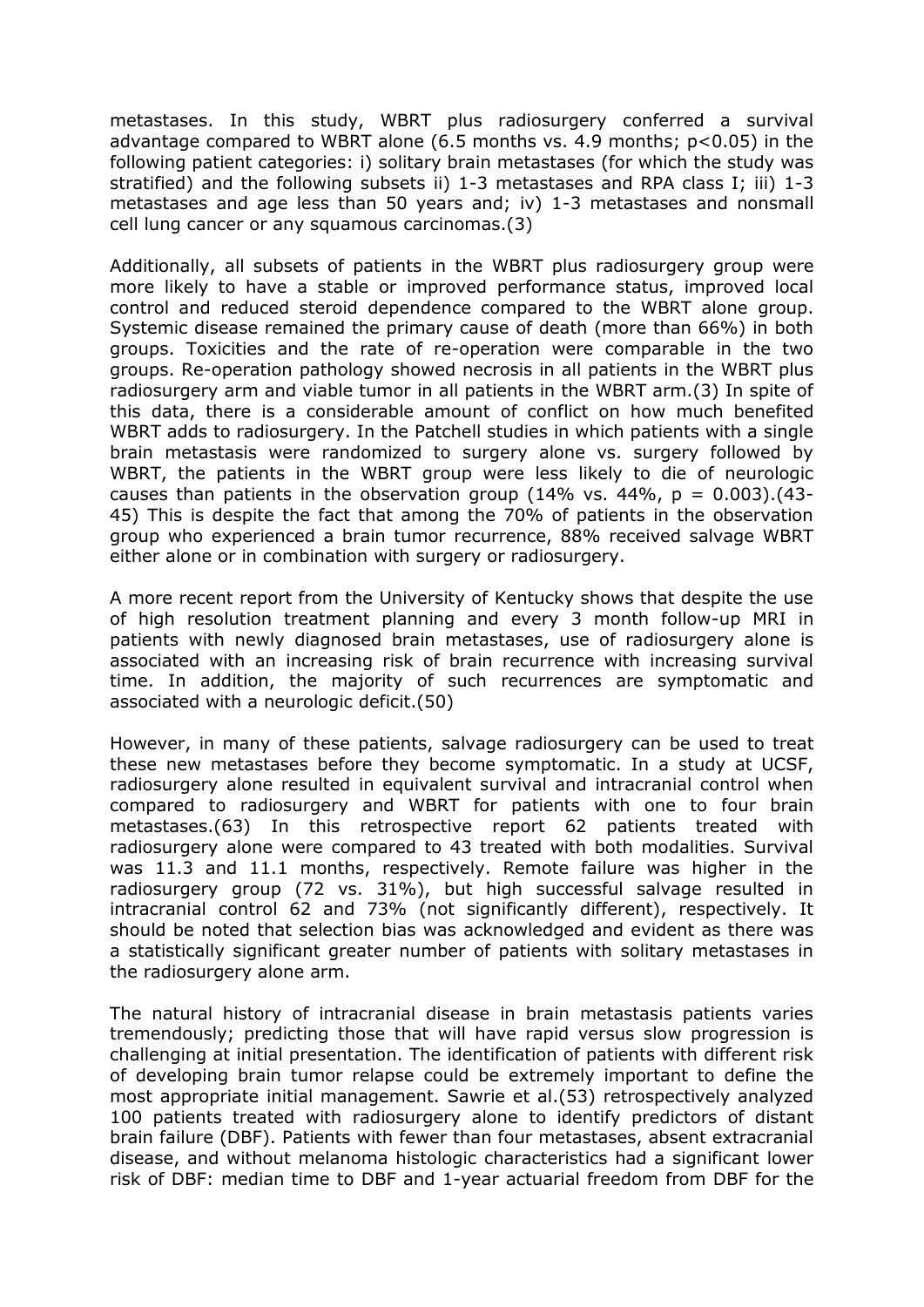low-risk subgroup were 89 weeks and 83%, respectively compared with 33 weeks and 26% for the high-risk subgroup. Other issues, which remain to be clarified, are the optimal schedule of WBRT when combined with radiosurgery and the usefulness of an assessment of minimal residual tumor after surgery with biological imaging (i.e. with PET).(5)

### *Radiosurgery following resection*

The idea behind radiosurgery to the resection cavity stemmed from the landmark studies of Patchell and colleagues, who found the local recurrence of metastatic brain tumors to be as high as 46% in the absence of post-operative radiotherapy.(45) A number of reports have indicated that focused radiation to the resection cavity may be beneficial in terms of controlling tumor growth. (30, 33, 64)

Do and colleagues recently reported on 30 patients who underwent radiosurgery of the resection cavity, with 4 patients (13%) developing local recurrence at follow-up. The actuarial 12-month survival rate in this series was 82% for local recurrence-free survival and 67% for neurological deficit-free survival and 31% in terms of controlling new distant intracranial metastases.(19)

Quigley et al.(48) retrospectively reviewed 31 patients with up to four intracranial metastases treated with resection followed by radiosrgery to the resection cavity or radiosurgery alone. The lesions were less than 3 cc, and the median dose was 16 Gy. The mean survival was better for the patients who had undergone resection plus radiosurgery at 19.6 months than for those treated with radiosurgery alone at 10.3 months. Lesions treated with surgery and a radiosurgery boost had a local failure rate of 5.8%, and over 70% of the patients studied were spared the toxicity of WBRT.

Our experience is similar to the results reported above.(30) In 47 patients treated at the University of Virginia (mean prescription dose of 19.5 Gy), we found that local control was achieved in 94% of patients. Tumor recurrence at the surgical site was statistically only related to large tumor volume (all treatment failures had a treated volume of greater than 15 cm3 while the mean treatment volume for remaining patients was 9.9 cm3).

Seventy percent of patients in our series were managed using radiosurgery alone, although it is worth noting that patients who avoided WBRT tended to have lower tumor burden from the onset.

In cases where the resection cavity is targeted, most groups advocate the use of a 1-3mm margin around the cavity, with the idea of targeting any metastatic extension which may be at the periphery of the surgical field after what appears to be a complete resection. In their study of 76 resection cavities targeted using radiosurgery, Soltys et al.(64) tested the effectiveness of this strategy, and found that the local failure rate was most significantly correlated with lack of conformality in the treated field. Local tumor control was 100% for the least conformal quartile of patients, compared with only 63% for all remaining quartiles.

The effectiveness of radiosurgery to the tumor cavity is likely to be affected by the timing of radiosurgery following open surgery, although no study to date has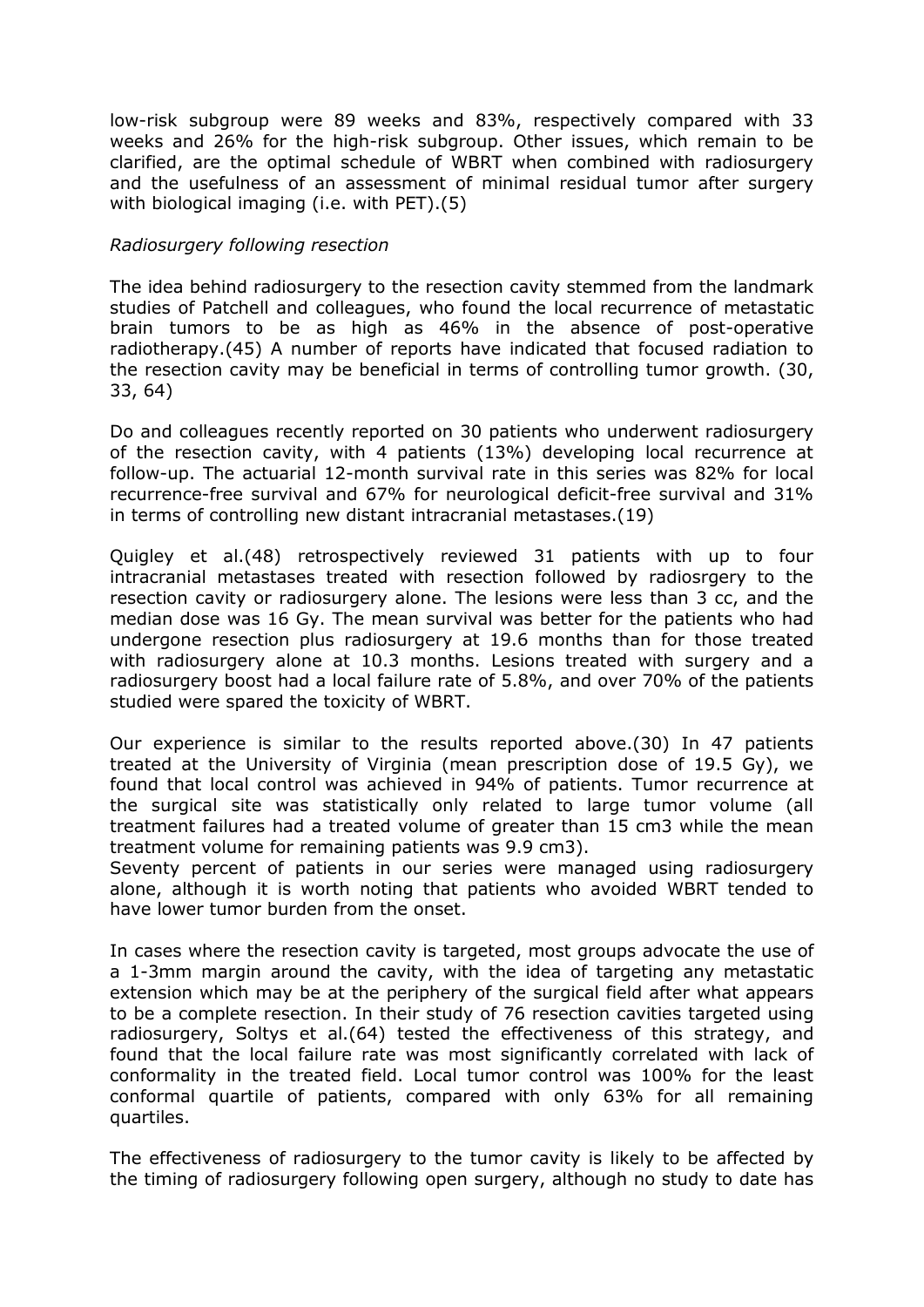examined this variable. Immediately performing radiosurgical treatment may face the difficulty of differentiating residual tumors from post-surgical neuroimaging changes. As such, we generally wait for a period of 2-3 weeks before performing radiosurgery.

# **Conclusion**

WBRT and resection continue to play a role in the management of patients with brain metastasis. Nevertheless, radiosurgery has emerged as a valuable tool in the management of patients with brain metastases. Survival and quality of life outcomes following radiosurgery appear to depend on variables such as tumor pathology, size, number of lesions, extent of systemic disease, and neurological performance at presentation.

### **Tables**

**Table 1:** Summary of select series using radiosurgery for lung cancer metastases to the brain.

|                          | Patients/tumor<br>N <sub>o</sub> | Prescription<br>Dose (mean)<br>(Gy)                      | Imaging Follow-up<br>(mean/range)<br>(months) | % with tumor<br>control | Survival<br>(mean)<br>(months) survival | Factors associated<br>with prolonged                                                                                                 |
|--------------------------|----------------------------------|----------------------------------------------------------|-----------------------------------------------|-------------------------|-----------------------------------------|--------------------------------------------------------------------------------------------------------------------------------------|
| Sheehan<br>$(2002)^1$    | 273/627                          | $11 - 22.5(16)$                                          | <b>NS</b>                                     | 84                      | 7                                       | Female<br>Higher KPS<br>Adenocarcinoma<br>Absence of active<br>systemic disease<br>I Interval from<br>primary to brain<br>metastases |
| Jawahar<br>$(2004)^2$    | 44/91                            | $11-22(15.4)$                                            | 18.3                                          | 73                      | 4.5                                     | Controlled primary<br>Good response to<br>radiosurgery                                                                               |
| <b>UVA</b><br>$(2005)^2$ | 171/424                          | 18-24 SRS and<br>14-18 SRS after 6 (3-63)<br><b>WBRT</b> |                                               | 80.5 (159<br>lesions)   | 14                                      | $KPS \geq 70$<br>Age $< 65$<br>Margin dose $> 14$ Gy<br>No cyst associated<br>with the tumor<br>Tumor volume <<br>2cm <sup>3</sup>   |

1: non-small cell lung carcinoma only; 2: small and non-small cell lung carcinoma; 3: small cell lung carcinoma only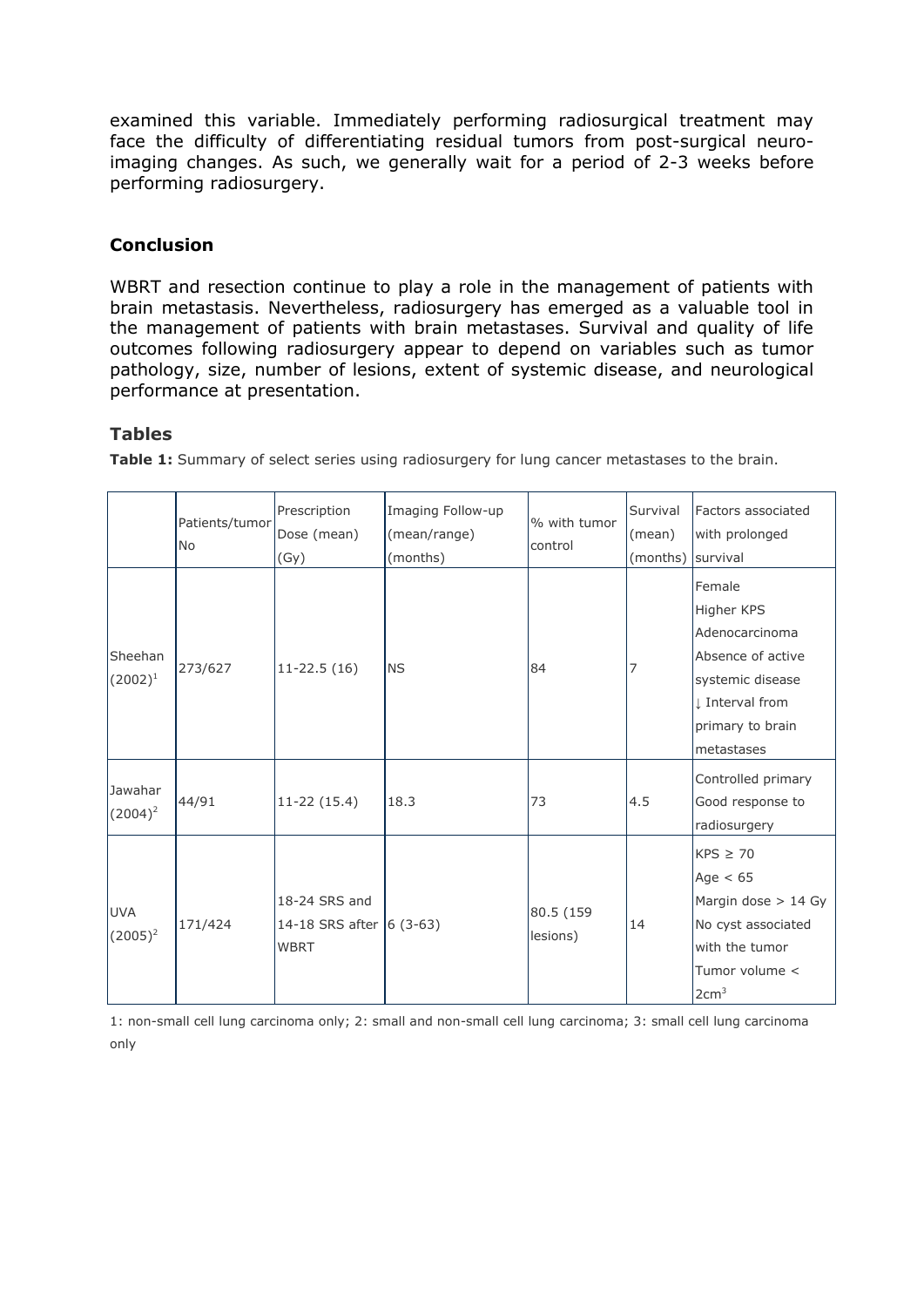|                     | Patients/tumor<br>No | Prescription Dose<br>$(mean)$ $(Gy)$  | Imaging Follow-up \% with<br>(mean/range)<br>(months) | tumor<br>control                      | Survival<br>(mean)<br>(months) | Factors associated<br>with prolonged<br>survival                                  |
|---------------------|----------------------|---------------------------------------|-------------------------------------------------------|---------------------------------------|--------------------------------|-----------------------------------------------------------------------------------|
| Firlik (2000)       | 30/58                | $12 - 20$                             | $9(1-31)$                                             | $93*$                                 | 13                             | Solitary metastasis<br>Small lesion<br>$(<$ 4cm $)$                               |
| Amendola<br>(2000)  | 68/518               | $15 - 24$                             | <b>NS</b>                                             | $94*$                                 | 7.8                            | <b>NS</b>                                                                         |
| Lederman*<br>(2001) | 60/246               | 12-25 (1 fraction)<br>6 (4 fractions) | <b>NS</b>                                             | $82*$                                 | 7.5                            | Solitary metastasis<br>Absence of visceral<br>diseases                            |
| Akyurek<br>(2007)   | 49/84                | $14-20(18)$                           | <b>NS</b>                                             | 78% at 1<br>year<br>48% at 2<br>years | 19                             | High KPS<br>High SIR<br>Postmenopausal<br>status<br>Positive estrogen<br>receptor |
| UVA (2005)          | 43/84                | <b>NS</b>                             | <b>NS</b>                                             | $71*$                                 | 13                             | High KPS<br>High SIR<br>Patient age>60<br>years<br>Solitary metastasis            |

**Table 2:** Summary of select series using radiosurgery for breast cancer metastases to the brain.

71% had fractionated radiosurgery (4x600cGy); # based on the last image follow-up; SIR: Score Index for Radiosurgery

**Table 3:** Summary of select series using radiosurgery for melanoma metastases to the brain.

|                         | Patients/tumor<br><b>No</b> | Prescription<br>Dose (mean) | Imaging Follow-up \% with<br>(mean/range) | <b>Itumor</b> | Survival<br>(mean) | Factors associated<br>with prolonged                                                                                  |
|-------------------------|-----------------------------|-----------------------------|-------------------------------------------|---------------|--------------------|-----------------------------------------------------------------------------------------------------------------------|
|                         |                             | (Gy)                        | (months)                                  | control       | (months)           | survival                                                                                                              |
| Mathieu (2008)          | 244/754                     | $10-22(18)$                 | $ 8.1(0.3-114.3) $                        | $86.2*$       | 5.3                | Solitary metastasis<br>Small lesion<br>$(8cm3)$<br>Absence of active<br>systemic disease<br>Non-cerebellar<br>lesions |
| Christopoulou<br>(2006) | 29/105                      | $15-30(25.3)$               | <b>NS</b>                                 | $61*$         | 5.7                | Decreased numbers<br>\$ interval from<br>primary to brain<br>metastases                                               |
| Radbill (2004)          | 51/188                      | $10-21(17.3)$               | <b>NS</b>                                 | $81*$         | 6.1                | RPA class 1<br>Solitary metastasis                                                                                    |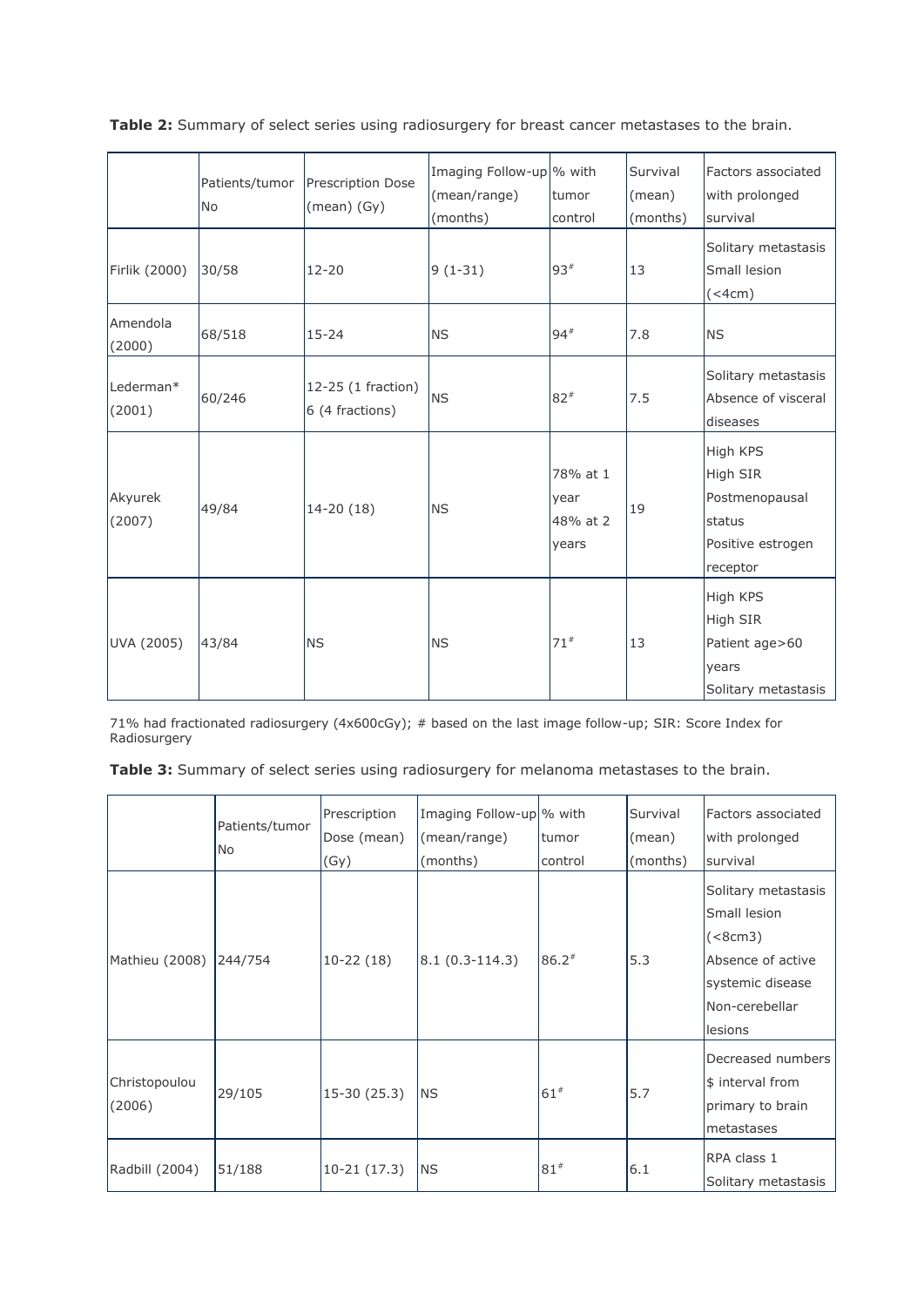|              |         |             |           |                  |     | Non-cerebellar<br>lesions                                                   |
|--------------|---------|-------------|-----------|------------------|-----|-----------------------------------------------------------------------------|
| Selek (2004) | 103/153 | $10-24(18)$ | <b>NS</b> | 49% at 1<br>year | 6.7 | High SIR                                                                    |
| Yu (2002)    | 122/332 | 14-24 (20)  | 6.8       | $90*$            | 7.0 | Total tumor volume<br>$<$ 3 cm <sup>3</sup><br>Inactive systemic<br>disease |

RPA: recursive partitioning analysis; SIR: Score Index for Radiosurgery; # based on the last image follow-up

**Table 4:** Summary of select series using radiosurgery for renal cell carcinoma metastases to the brain.

|                    | Patients/tumor<br>No | Prescription<br>Dose (mean)<br>(Gy) | Imaging Follow-up<br>(mean/range)<br>(months) | % with<br>tumor<br>control | Survival<br>(mean)<br>(months) | Factors associated<br>with prolonged<br>survival                                                                                                                 |
|--------------------|----------------------|-------------------------------------|-----------------------------------------------|----------------------------|--------------------------------|------------------------------------------------------------------------------------------------------------------------------------------------------------------|
| Shuto<br>(2006)    | 69/314               | $8-30(21.8)$                        | $7.1(3-39)$                                   | 82.8                       | 9.5                            | Low number of<br>metastases<br>High KPS<br>High RPA class                                                                                                        |
| Muacevic<br>(2004) | 85/376               | (21)                                | <b>NS</b>                                     | 94                         | 11.1                           | KPS > 70<br>RPA class I                                                                                                                                          |
| Sheehan<br>(2003)  | 69/146               | $12.5 - 20(16)$                     | <b>NS</b>                                     | 96                         | 15                             | younger patient age<br>High KPS<br>2 months from<br>primary to brain<br>metastases<br>Higher marginal dose<br>Higher maximal dose<br>Higher treatment<br>isodose |
| Hoshi<br>(2002)    | 42/113               | $20-30(25)$                         | $0.2 - 88(12.5)$                              | 93                         | 12.5                           | $KPS \geq 80$<br>Treated by GK more<br>than once<br>Obtained<br>complete/partial<br>response GK                                                                  |
| Goyal<br>(2000)    | 29/66                | $7-24(18)$                          | <b>NS</b>                                     | 91                         | 10                             | None                                                                                                                                                             |
| UVA (2000) 21/37   |                      | 10.5-40 (20)                        | $14.5(3-63)$                                  | 100                        | 8                              | None                                                                                                                                                             |

71% had fractionated radiosurgery (4x600cGy); # based on the last image follow-up; SIR: Score Index for Radiosurgery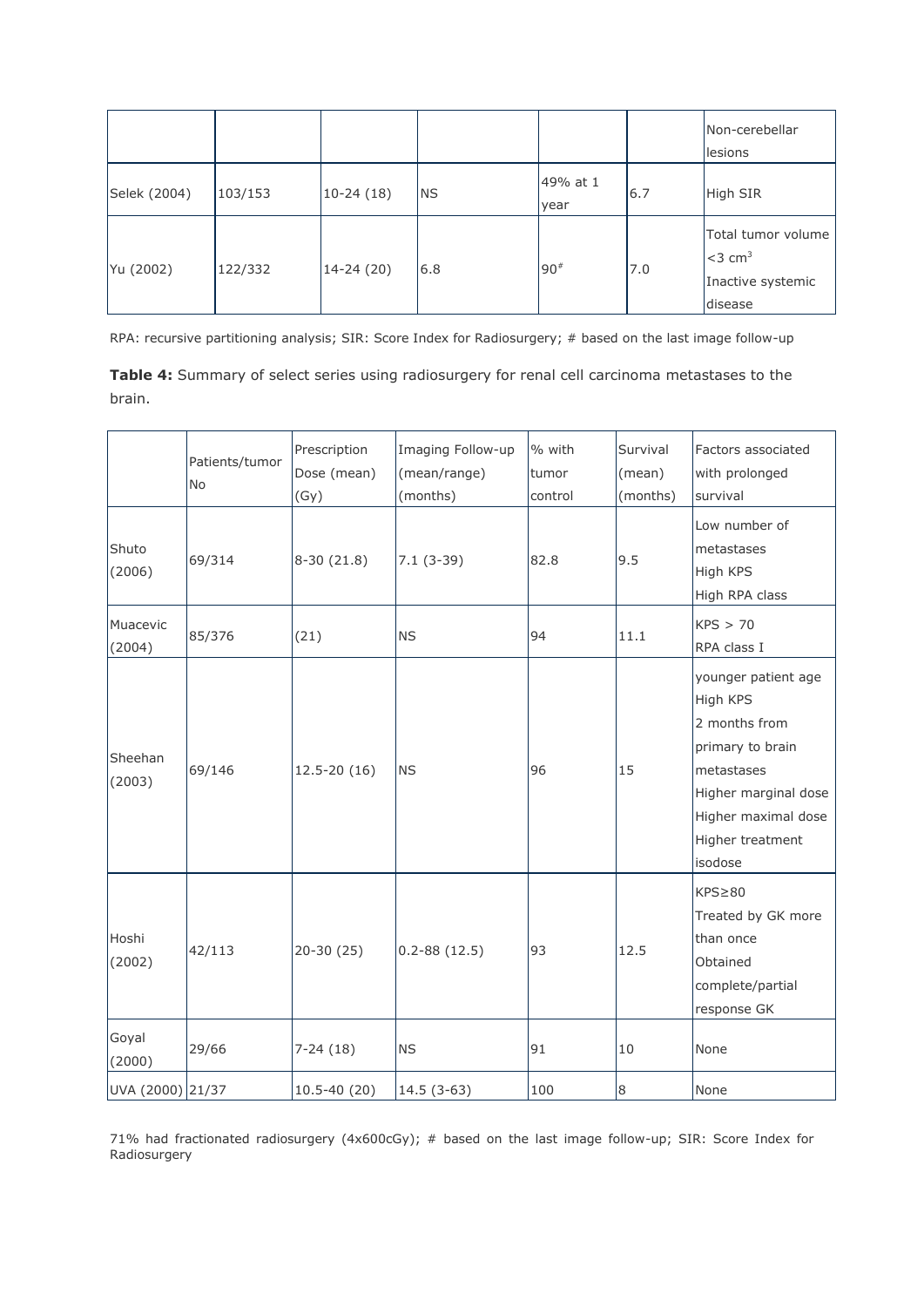## **References**

1. Akyurek S, Chang EL, Mahajan A, Hassenbusch SJ, Allen PK, Mathews LA, Shiu AS, Maor MH, Woo SY: Stereotactic radiosurgical treatment of cerebral metastases arising from breast cancer. Am J Clin Oncol 30:310-314, 2007.

2. Amer MH, Al-Sarraf M, Baker LH, Vaitkevicius VK: Malignant melanoma and central nervous system metastases: incidence, diagnosis, treatment and survival. Cancer 42:660-668, 1978.

3. Andrews DW, Scott CB, Sperduto PW, Flanders AE, Gaspar LE, Schell MC, Werner-Wasik M, Demas W, Ryu J, Bahary JP, Souhami L, Rotman M, Mehta MP, Curran WJ, Jr.: Whole brain radiation therapy with or without stereotactic radiosurgery boost for patients with one to three brain metastases: phase III results of the RTOG 9508 randomised trial. Lancet 363:1665-1672, 2004.

4. Aoyama H, Shirato H, Tago M, Nakagawa K, Toyoda T, Hatano K, Kenjyo M, Oya N, Hirota S, Shioura H, Kunieda E, Inomata T, Hayakawa K, Katoh N, Kobashi G: Stereotactic radiosurgery plus whole-brain radiation therapy vs stereotactic radiosurgery alone for treatment of brain metastases: a randomized controlled trial. JAMA 295:2483-2491, 2006.

5. Aoyama H, Tago M, Kato N, Toyoda T, Kenjyo M, Hirota S, Shioura H, Inomata T, Kunieda E, Hayakawa K, Nakagawa K, Kobashi G, Shirato H: Neurocognitive function of patients with brain metastasis who received either whole brain radiotherapy plus stereotactic radiosurgery or radiosurgery alone. Int J Radiat Oncol Biol Phys 68:1388-1395, 2007.

6. Becker G, Duffner F, Kortmann R, Weinmann M, Grote EH, Bamberg M: Radiosurgery for the treatment of brain metastases in renal cell carcinoma. Anticancer research 19:1611-1617, 1999.

7. Borgelt B, Gelber R, Kramer S, Brady LW, Chang CH, Davis LW, Perez CA, Hendrickson FR: The palliation of brain metastases: final results of the first two studies by the Radiation Therapy Oncology Group. Int J Radiat Oncol Biol Phys 6:1-9, 1980.

8. Boring CC, Squires TS, Tong T: Cancer statistics, 1991. Bol Asoc Med P R 83:225-242, 1991.

9. Brown PD, Brown CA, Pollock BE, Gorman DA, Foote RL: Stereotactic radiosurgery for patients with "radioresistant" brain metastases.

Neurosurgery 51:656-665; discussion 665-657, 2002.

10. Brown PD, Brown CA, Pollock BE, Gorman DA, Foote RL: Stereotactic radiosurgery for patients with "radioresistant" brain metastases.

Neurosurgery 62 Suppl 2:790-801, 2008.

11. Buchsbaum JC, Suh JH, Lee SY, Chidel MA, Greskovich JF, Barnett GH: Survival by radiation therapy oncology group recursive partitioning analysis class and treatment modality in patients with brain metastases from malignant melanoma: a retrospective study. Cancer 94:2265-2272, 2002.

12. Carella RJ, Gelber R, Hendrickson F, Berry HC, Cooper JS: Value of radiation therapy in the management of patients with cerebral metastases from malignant melanoma: Radiation Therapy Oncology Group Brain Metastases Study I and II. Cancer 45:679-683, 1980.

13. Chang EL, Selek U, Hassenbusch SJ, 3rd, Maor MH, Allen PK, Mahajan A, Sawaya R, Woo SY: Outcome variation among "radioresistant" brain metastases treated with stereotactic radiosurgery. Neurosurgery 56:936-945; discussion 936-945, 2005.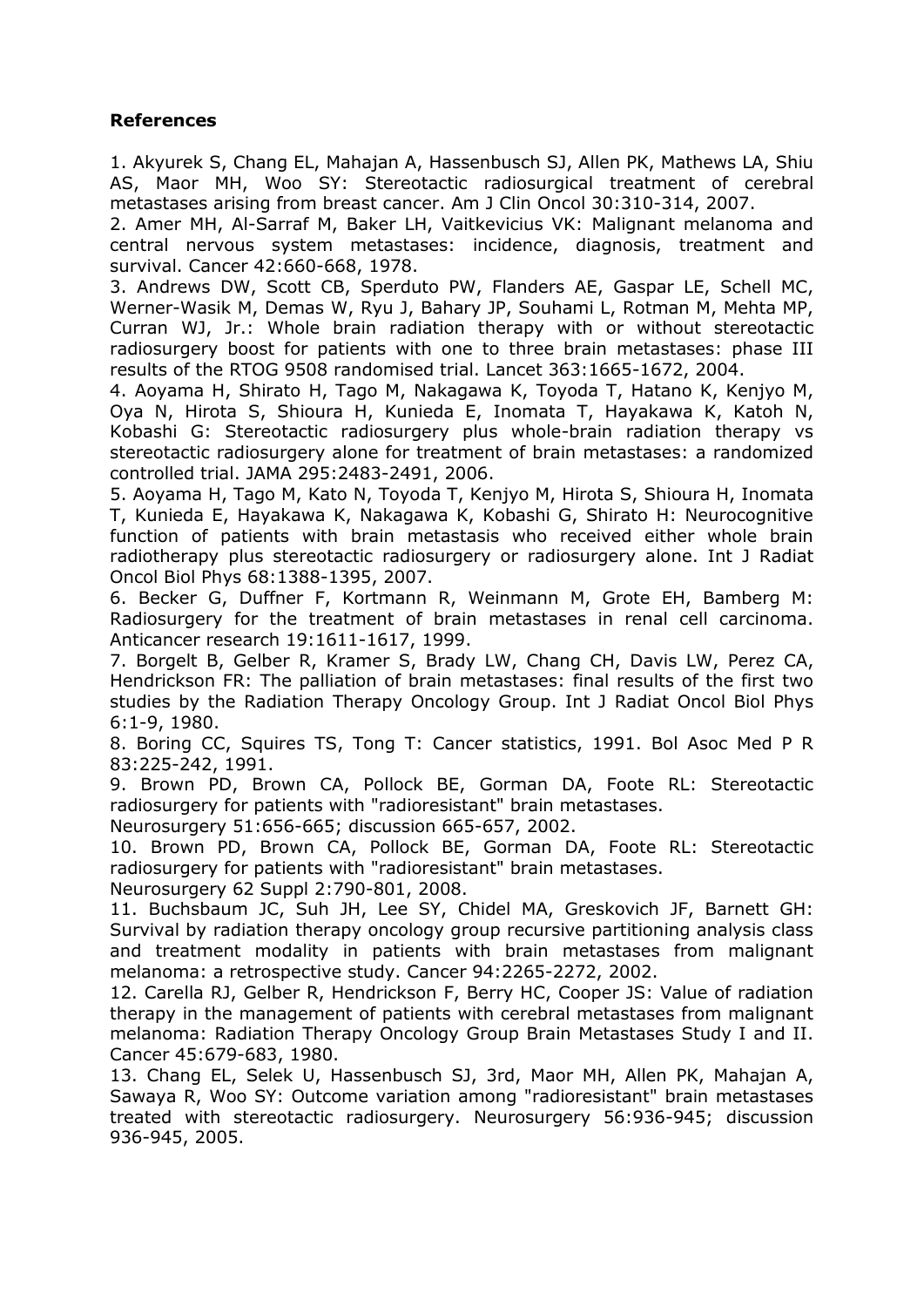14. Coia LR, Hanks GE, Martz K, Steinfeld A, Diamond JJ, Kramer S: Practice patterns of palliative care for the United States 1984-1985. Int J Radiat Oncol Biol Phys 14:1261-1269, 1988.

15. Cooper JS, Carella R: Radiotherapy of intracerebral metastatic malignant melanoma. Radiology 134:735-738, 1980.

16. Deinsberger R, Tidstrand J: LINAC radiosurgery as single treatment in cerebral metastases. J Neurooncol 76:77-83, 2006.

17. Delattre JY, Krol G, Thaler HT, Posner JB: Distribution of brain metastases. Arch Neurol 45:741-744, 1988.

18. DiStefano A, Yong Yap Y, Hortobagyi GN, Blumenschein GR: The natural history of breast cancer patients with brain metastases. Cancer 44:1913-1918, 1979.

19. Do L, Pezner R, Radany E, Liu A, Staud C, Badie B: Resection followed by stereotactic radiosurgery to resection cavity for intracranial metastases. Int J Radiat Oncol Biol Phys 73:486-491, 2009.

20. Ellerhorst J, Strom E, Nardone E, McCutcheon I: Whole brain irradiation for patients with metastatic melanoma: a review of 87 cases. Int J Radiat Oncol Biol Phys 49:93-97, 2001.

21. Epstein BE, Scott CB, Sause WT, Rotman M, Sneed PK, Janjan NA, Davis LW, Selim H, Mohiuddin M, Wasserman TH, et al.: Improved survival duration in patients with unresected solitary brain metastasis using accelerated hyperfractionated radiation therapy at total doses of 54.4 gray and greater. Results of Radiation Therapy Oncology Group 85-28. Cancer 71:1362-1367, 1993.

22. Fell DA, Leavens ME, McBride CM: Surgical versus nonsurgical management of metastatic melanoma of the brain. Neurosurgery 7:238-242, 1980.

23. Firlik KS, Kondziolka D, Flickinger JC, Lunsford LD: Stereotactic radiosurgery for brain metastases from breast cancer. Ann Surg Oncol 7:333-338, 2000.

24. Gottlieb JA, Frei E, 3rd, Luce JK: An evaluation of the management of patients with cerebral metastases from malignant melanoma. Cancer 29:701- 705, 1972.

25. Goyal S, Prasad D, Harrell F, Jr., Matsumoto J, Rich T, Steiner L: Gamma knife surgery for the treatment of intracranial metastases from breast cancer. J Neurosurg 103:218-223, 2005.

26. Halperin EC, Harisiadis L: The role of radiation therapy in the management of metastatic renal cell carcinoma. Cancer 51:614-617, 1983.

27. Hara W, Tran P, Li G, Su Z, Puataweepong P, Adler JR, Jr., Soltys SG, Chang SD, Gibbs IC: Cyberknife for brain metastases of malignant melanoma and renal cell carcinoma. Neurosurgery 64:A26-32, 2009.

28. Hopewell JW, Wright EA: The nature of latent cerebral irradiation damage and its modification by hypertension. Br J Radiol 43:161-167, 1970.

29. Jagannathan J, Sherman JH, Mehta GU, Chin LS: Radiobiology of brain metastasis: applications in stereotactic radiosurgery. Neurosurg Focus 22:E4, 2007.

30. Jagannathan JY, CP; Sheehan, JP: Gamma Knife Radiosurgery to the Resection Cavity in the Management of brain metastases. J Neurosurg In press; 2009, 2009.

31. Jensen RL, Shrieve AF, Samlowski W, Shrieve DC: Outcomes of patients with brain metastases from melanoma and renal cell carcinoma after primary stereotactic radiosurgery. Clin Neurosurg 55:150-159, 2008.

32. Kondziolka D, Patel A, Lunsford LD, Kassam A, Flickinger JC: Stereotactic radiosurgery plus whole brain radiotherapy versus radiotherapy alone for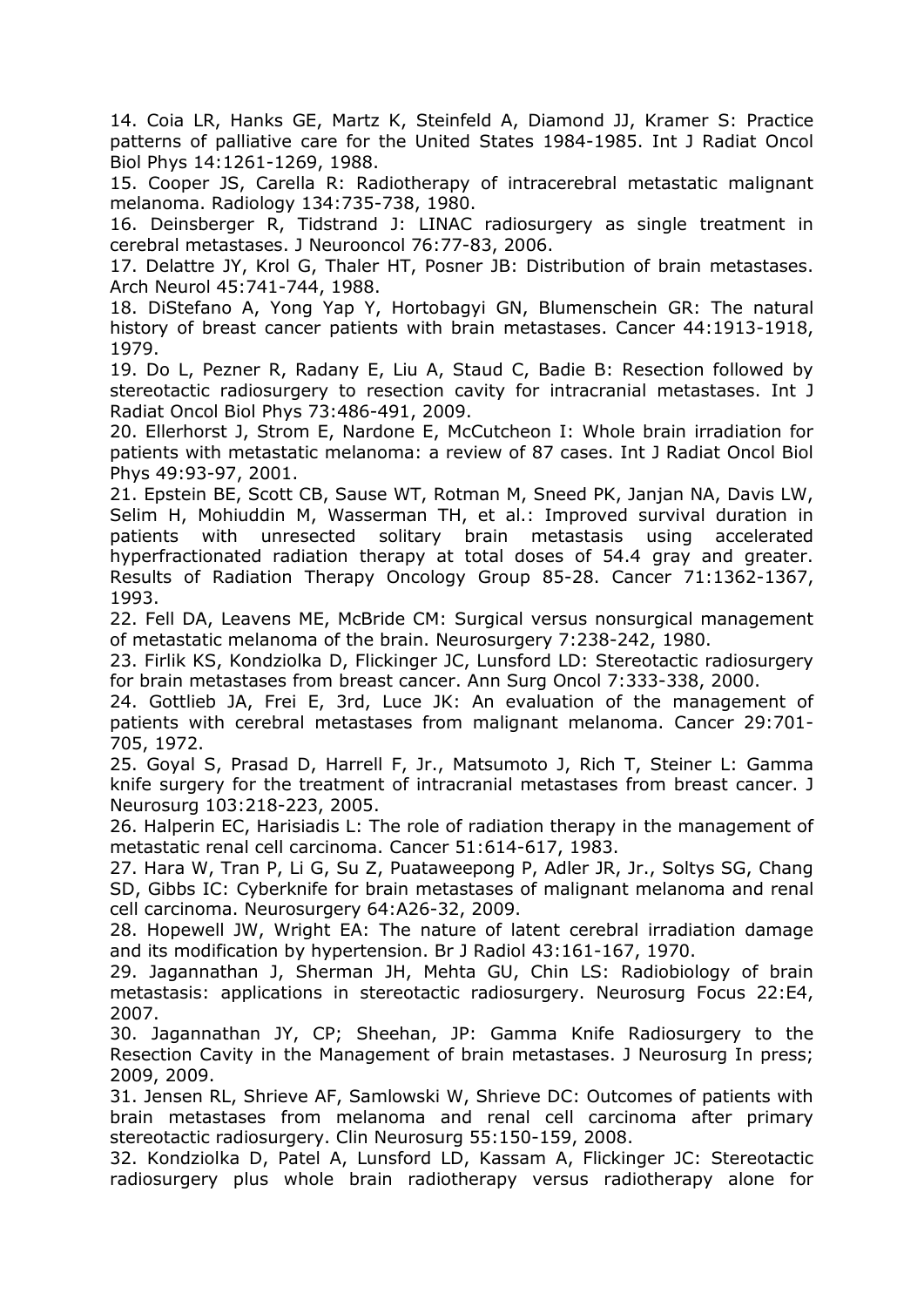patients with multiple brain metastases. Int J Radiat Oncol Biol Phys 45:427-434, 1999.

33. Kresl A PJ, Porter R.: al. Surgical resection and postoperative radiosurgery for single brain metastases [Abstract]: Society for Neuro-Oncology Meeting. Durham, NC, Duke University Press, 2003, p 338.

34. Madajewicz S, Karakousis C, West CR, Caracandas J, Avellanosa AM: Malignant melanoma brain metastases. Review of Roswell Park Memorial Institute experience. Cancer 53:2550-2552, 1984.

35. Manon R, O'Neill A, Knisely J, Werner-Wasik M, Lazarus HM, Wagner H, Gilbert M, Mehta M: Phase II trial of radiosurgery for one to three newly diagnosed brain metastases from renal cell carcinoma, melanoma, and sarcoma: an Eastern Cooperative Oncology Group study (E 6397). J Clin Oncol 23:8870- 8876, 2005.

36. Markesbery WR, Brooks WH, Gupta GD, Young AB: Treatment for patients with cerebral metastases. Arch Neurol 35:754-756, 1978.

37. Mathieu D, Kondziolka D, Cooper PB, Flickinger JC, Niranjan A, Agarwala S, Kirkwood J, Lunsford LD: Gamma knife radiosurgery for malignant melanoma brain metastases. Clin Neurosurg 54:241-247, 2007.

38. Mingione V, Oliveira M, Prasad D, Steiner M, Steiner L: Gamma surgery for melanoma metastases in the brain. J Neurosurg 96:544-551, 2002.

39. Muacevic A, Kreth FW, Mack A, Tonn JC, Wowra B: Stereotactic radiosurgery without radiation therapy providing high local tumor control of multiple brain metastases from renal cell carcinoma. Minim Invasive Neurosurg 47:203-208, 2004.

40. Muacevic A, Siebels M, Tonn JC, Wowra B: Treatment of brain metastases in renal cell carcinoma: radiotherapy, radiosurgery, or surgery? World J Urol 23:180-184, 2005.

41. Murray KJ, Scott C, Greenberg HM, Emami B, Seider M, Vora NL, Olson C, Whitton A, Movsas B, Curran W: A randomized phase III study of accelerated hyperfractionation versus standard in patients with unresected brain metastases: a report of the Radiation Therapy Oncology Group (RTOG) 9104. Int J Radiat Oncol Biol Phys 39:571-574, 1997.

42. Pan HC, Sheehan J, Stroila M, Steiner M, Steiner L: Gamma knife surgery for brain metastases from lung cancer. J Neurosurg 102 Suppl:128-133, 2005.

43. Patchell RA, Regine WF, Renschler M, Loeffler JS, Sawaya R, Chin LS, Andrews DW: Comments about the prospective randomized trial by Aoyama et al. Surg Neurol 66:459-460, 2006.

44. Patchell RA, Tibbs PA, Regine WF, Dempsey RJ, Mohiuddin M, Kryscio RJ, Markesbery WR, Foon KA, Young B: Postoperative radiotherapy in the treatment of single metastases to the brain: a randomized trial. JAMA 280:1485-1489, 1998.

45. Patchell RA, Tibbs PA, Walsh JW, Dempsey RJ, Maruyama Y, Kryscio RJ, Markesbery WR, Macdonald JS, Young B: A randomized trial of surgery in the treatment of single metastases to the brain. N Engl J Med 322:494-500, 1990.

46. Payne BR, Prasad D, Szeifert G, Steiner M, Steiner L: Gamma surgery for intracranial metastases from renal cell carcinoma. J Neurosurg 92:760-765, 2000.

47. Powell JW, Chung CT, Shah HR, Canute GW, Hodge CJ, Bassano DA, Liu L, Mitchell L, Hahn SS: Gamma Knife surgery in the management of radioresistant brain metastases in high-risk patients with melanoma, renal cell carcinoma, and sarcoma. J Neurosurg 109 Suppl:122-128, 2008.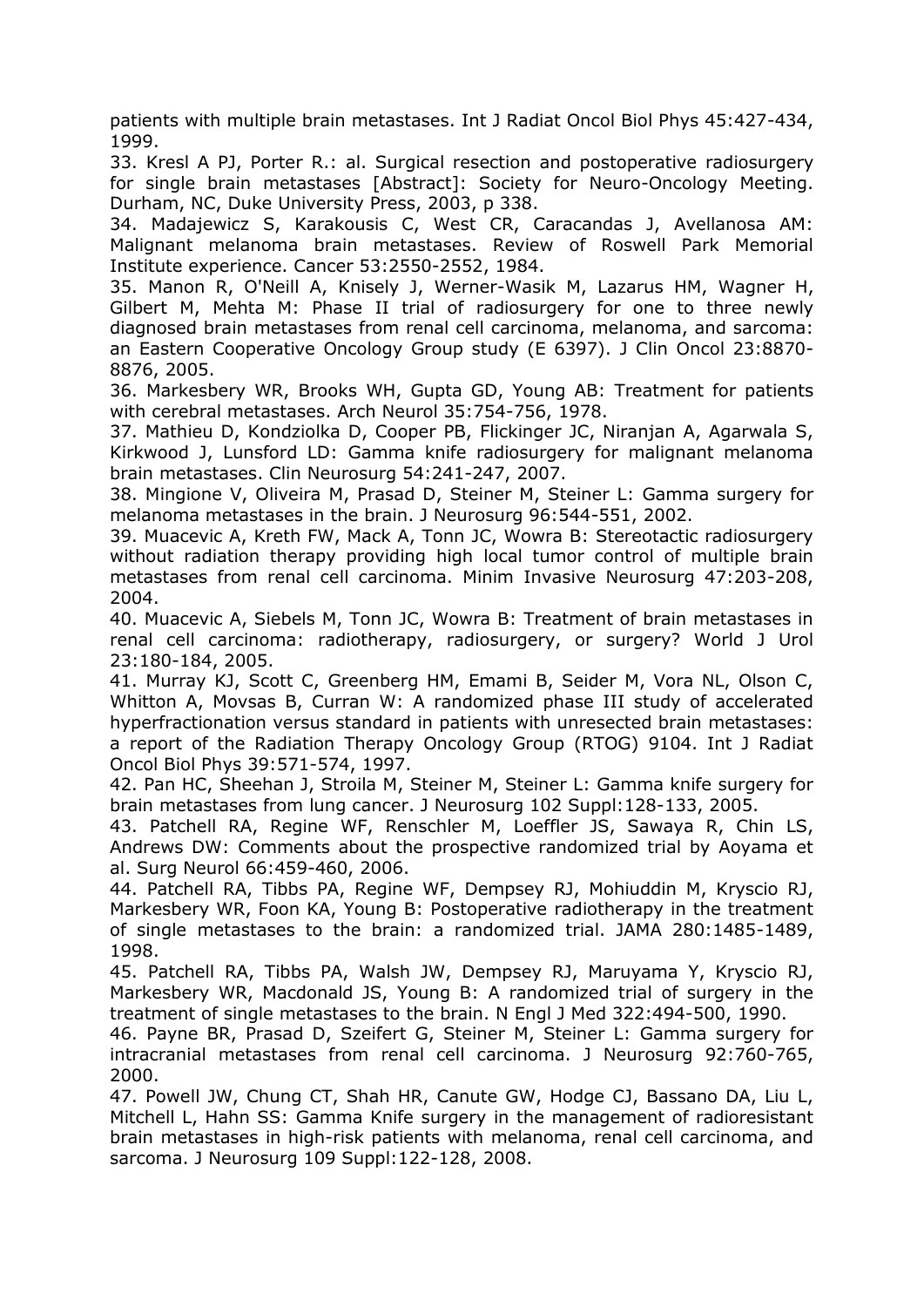48. Quigley MR, Fuhrer R, Karlovits S, Karlovits B, Johnson M: Single session stereotactic radiosurgery boost to the post-operative site in lieu of whole brain radiation in metastatic brain disease. J Neurooncol 87:327-332, 2008.

49. Radbill AE, Fiveash JF, Falkenberg ET, Guthrie BL, Young PE, Meleth S, Markert JM: Initial treatment of melanoma brain metastases using gamma knife radiosurgery: an evaluation of efficacy and toxicity. Cancer 101:825-833, 2004.

50. Regine WF, Huhn JL, Patchell RA, St Clair WH, Strottmann J, Meigooni A, Sanders M, Young AB: Risk of symptomatic brain tumor recurrence and neurologic deficit after radiosurgery alone in patients with newly diagnosed brain metastases: results and implications. Int J Radiat Oncol Biol Phys 52:333-338, 2002.

51. Samlowski WE, Majer M, Boucher KM, Shrieve AF, Dechet C, Jensen RL, Shrieve DC: Multidisciplinary treatment of brain metastases derived from clear cell renal cancer incorporating stereotactic radiosurgery. Cancer 113:2539-2548, 2008.

52. Sampson JH, Carter JH, Jr., Friedman AH, Seigler HF: Demographics, prognosis, and therapy in 702 patients with brain metastases from malignant melanoma. J Neurosurg 88:11-20, 1998.

53. Sawrie SM, Guthrie BL, Spencer SA, Nordal RA, Meredith RF, Markert JM, Cloud GA, Fiveash JB: Predictors of distant brain recurrence for patients with newly diagnosed brain metastases treated with stereotactic radiosurgery alone. Int J Radiat Oncol Biol Phys 70:181-186, 2008.

54. Schoggl A, Kitz K, Ertl A, Dieckmann K, Saringer W, Koos WT: Gamma-knife radiosurgery for brain metastases of renal cell carcinoma: results in 23 patients. Acta neurochirurgica 140:549-555, 1998.

55. Selek U, Chang EL, Hassenbusch SJ, 3rd, Shiu AS, Lang FF, Allen P, Weinberg J, Sawaya R, Maor MH: Stereotactic radiosurgical treatment in 103 patients for 153 cerebral melanoma metastases. Int J Radiat Oncol Biol Phys 59:1097-1106, 2004.

56. Shaw E, Scott C, Souhami L, Dinapoli R, Bahary JP, Kline R, Wharam M, Schultz C, Davey P, Loeffler J, Del Rowe J, Marks L, Fisher B, Shin K: Radiosurgery for the treatment of previously irradiated recurrent primary brain tumors and brain metastases: initial report of radiation therapy oncology group protocol (90-05). Int J Radiat Oncol Biol Phys 34:647-654, 1996.

57. Shaw E, Scott C, Souhami L, Dinapoli R, Kline R, Loeffler J, Farnan N: Single dose radiosurgical treatment of recurrent previously irradiated primary brain tumors and brain metastases: final report of RTOG protocol 90-05. Int J Radiat Oncol Biol Phys 47:291-298, 2000.

58. Sheehan J, Kondziolka D, Flickinger J, Lunsford LD: Radiosurgery for patients with recurrent small cell lung carcinoma metastatic to the brain: outcomes and prognostic factors. J Neurosurg 102 Suppl:247-254, 2005.

59. Sheehan JP, Sun MH, Kondziolka D, Flickinger J, Lunsford LD: Radiosurgery for non-small cell lung carcinoma metastatic to the brain: long-term outcomes and prognostic factors influencing patient survival time and local tumor control. J Neurosurg 97:1276-1281, 2002.

60. Sheehan JP, Sun MH, Kondziolka D, Flickinger J, Lunsford LD: Radiosurgery in patients with renal cell carcinoma metastasis to the brain: long-term outcomes and prognostic factors influencing survival and local tumor control. J Neurosurg 98:342-349, 2003.

61. Shuto T, Inomori S, Fujino H, Nagano H: Gamma knife surgery for metastatic brain tumors from renal cell carcinoma. J Neurosurg 105:555-560, 2006.